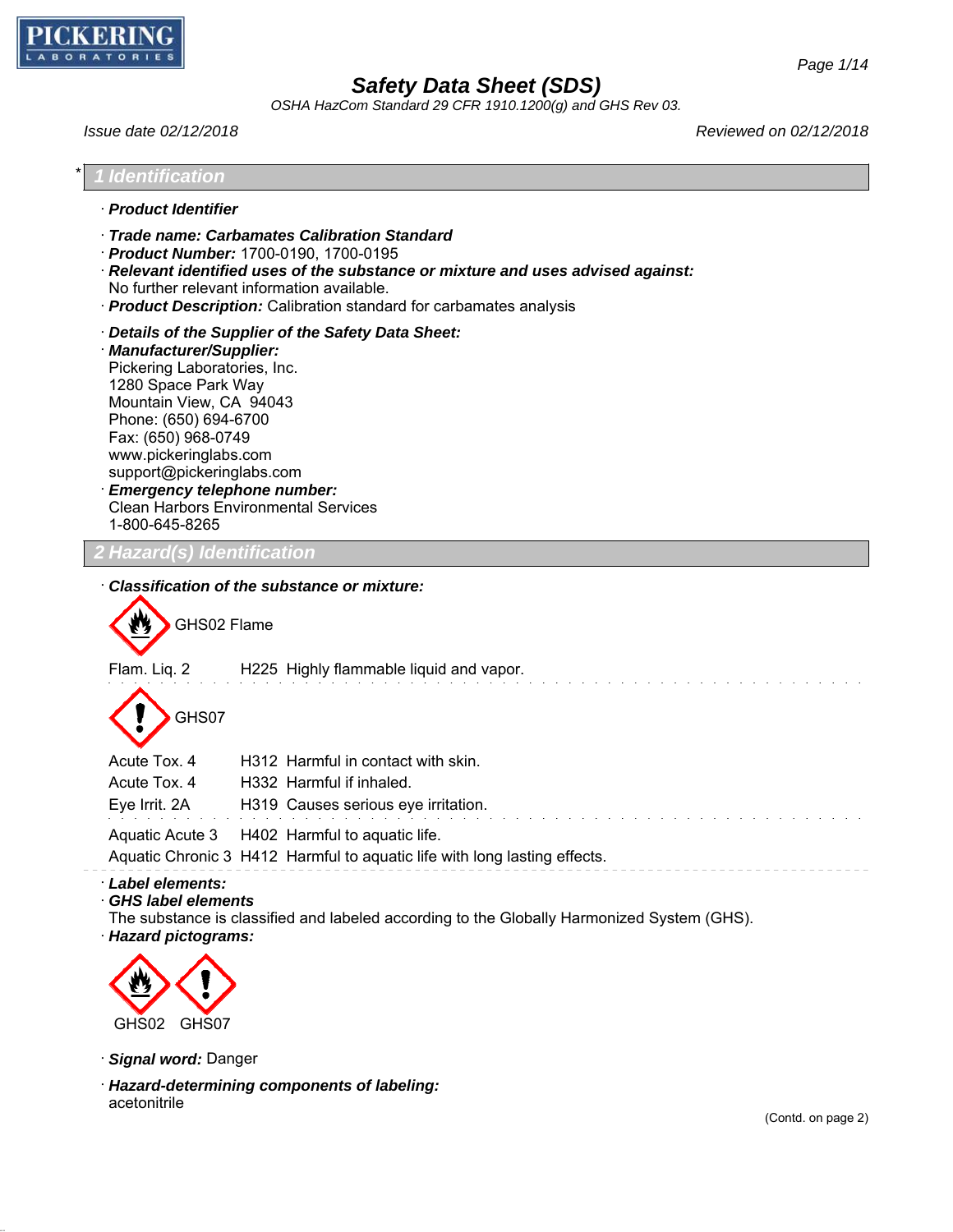

*OSHA HazCom Standard 29 CFR 1910.1200(g) and GHS Rev 03.*

*Issue date 02/12/2018 Reviewed on 02/12/2018*

· *Hazard statements:*

*Trade name: Carbamates Calibration Standard*

| H <sub>225</sub><br>Highly flammable liquid and vapor.                                                                                             |  |
|----------------------------------------------------------------------------------------------------------------------------------------------------|--|
| H312+H332 Harmful in contact with skin or if inhaled.                                                                                              |  |
| Causes serious eye irritation.<br>H319                                                                                                             |  |
| H402<br>Harmful to aquatic life.                                                                                                                   |  |
| H412<br>Harmful to aquatic life with long lasting effects.                                                                                         |  |
| <b>Precautionary statements:</b>                                                                                                                   |  |
| P210<br>Keep away from heat/sparks/open flames/hot surfaces. - No smoking.                                                                         |  |
| P233<br>Keep container tightly closed.                                                                                                             |  |
| P240<br>Ground/bond container and receiving equipment.                                                                                             |  |
| P241<br>Use explosion-proof electrical/ventilating/lighting/equipment.                                                                             |  |
| P242<br>Use only non-sparking tools.                                                                                                               |  |
| P243<br>Take precautionary measures against static discharge.                                                                                      |  |
| P261<br>Avoid breathing dust/fume/gas/mist/vapors/spray.                                                                                           |  |
| P264<br>Wash thoroughly after handling.                                                                                                            |  |
| P271<br>Use only outdoors or in a well-ventilated area.                                                                                            |  |
| P273<br>Avoid release to the environment.                                                                                                          |  |
| P280<br>Wear protective gloves/protective clothing/eye protection/face protection.                                                                 |  |
| P302+P352<br>If on skin: Wash with plenty of water.                                                                                                |  |
| P303+P361+P353 If on skin (or hair): Take off immediately all contaminated clothing. Rinse skin with water/<br>shower.                             |  |
| IF INHALED: Remove person to fresh air and keep comfortable for breathing.<br>P304+P340                                                            |  |
| P305+P351+P338 If in eyes: Rinse cautiously with water for several minutes. Remove contact lenses, if<br>present and easy to do. Continue rinsing. |  |
| Call a poison center/doctor if you feel unwell.<br>P312                                                                                            |  |
| P321<br>Specific treatment (see supplementary first aid instructions on this Safety Data Sheet).                                                   |  |
| P362+P364<br>Take off contaminated clothing and wash it before reuse.                                                                              |  |
| If eye irritation persists: Get medical advice/attention.<br>P337+P313                                                                             |  |
| P370+P378<br>In case of fire: Use for extinction: CO2, powder or water spray.                                                                      |  |
| Store in a well-ventilated place. Keep cool.<br>P403+P235                                                                                          |  |
| Dispose of contents/container in accordance with local/regional/national/international<br>P <sub>501</sub><br>regulations.                         |  |
| $11.1 - 1.1$<br>المستقط والمستقل والمستند                                                                                                          |  |

· *Unknown acute toxicity:*

This value refers to knowledge of known, established toxicological or ecotoxicological values.

· *Classification system:* NFPA/HMIS Definitions: 0-Least, 1-Slight, 2-Moderate, 3-High, 4-Extreme

· *NFPA ratings (scale 0 - 4)*



· *HMIS-ratings (scale 0 - 4)*

**HEALTH**  FIRE REACTIVITY  $\boxed{0}$  Physical Hazard = 0  $|2|$ 3 Health  $= 2$ Fire  $= 3$ 

· *Hazard(s) not otherwise classified (HNOC):* None

\* *3 Composition/Information on Ingredients*

· *Chemical characterization: Mixtures*

· *Description:* Mixture of substances listed below with non-hazardous additions.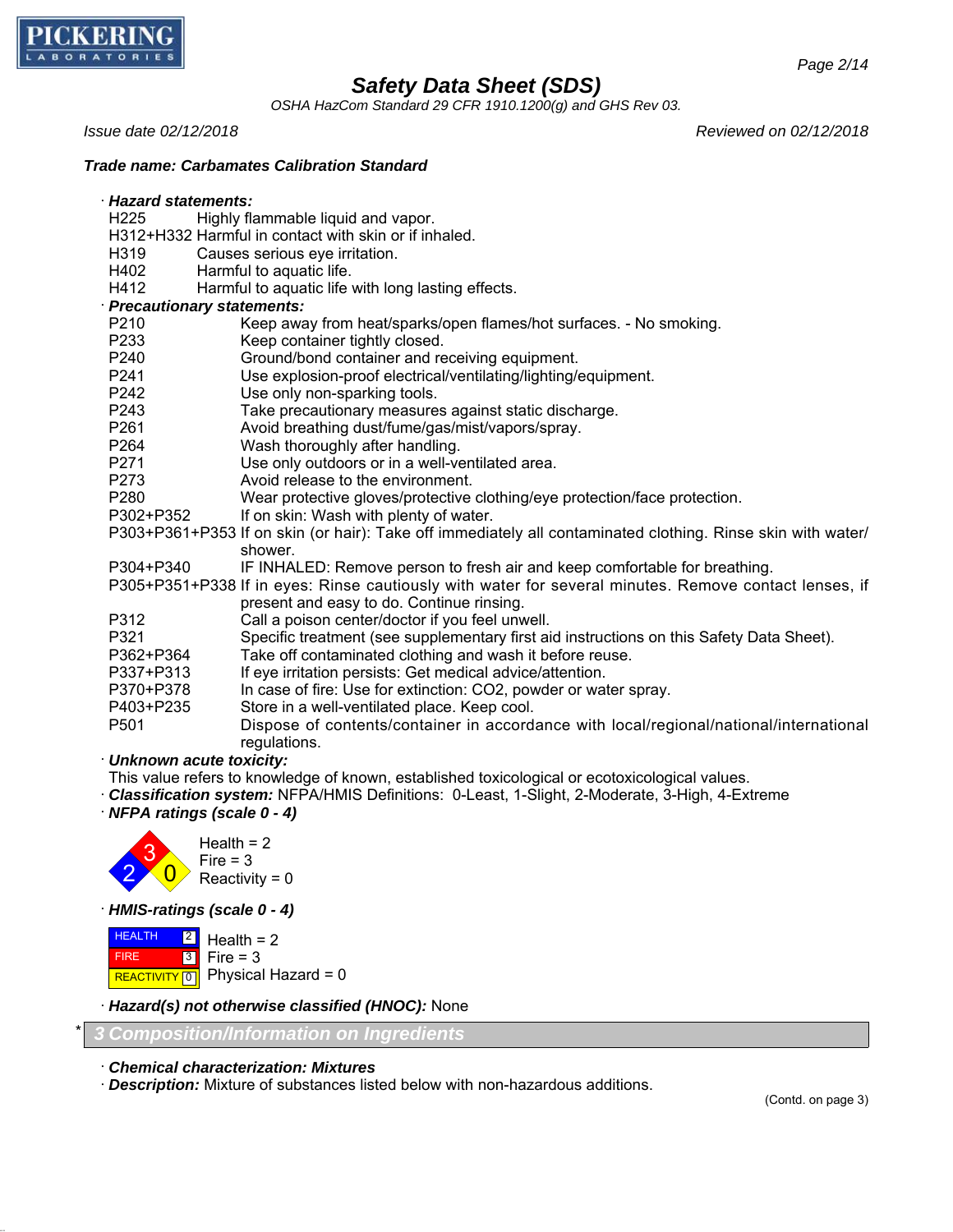

*OSHA HazCom Standard 29 CFR 1910.1200(g) and GHS Rev 03.*

*Issue date 02/12/2018 Reviewed on 02/12/2018*

*Trade name: Carbamates Calibration Standard*

|                                   | Dangerous Components:                                                                                                        |           |  |
|-----------------------------------|------------------------------------------------------------------------------------------------------------------------------|-----------|--|
| CAS: 75-05-8<br>RTECS: AL 7700000 | acetonitrile                                                                                                                 | >99%      |  |
|                                   | Flam. Lig. 2, H225; (1) Acute Tox. 4, H302; Acute Tox. 4, H312; Acute Tox.<br>4, H332; Eye Irrit. 2A, H319                   |           |  |
| CAS: 1646-88-4                    | 2-methyl-2-(methylsulphonyl)propionaldehydeO-(methylcarbamoyl)oxime                                                          | 50.1%     |  |
| RTECS: UE 2080000                 | Acute Tox. 2, H300                                                                                                           |           |  |
| CAS: 1646-87-3                    | Aldicarb-sulfoxide                                                                                                           | 50.1%     |  |
|                                   | Acute Tox. 1, H300; Aquatic Acute 1, H400                                                                                    |           |  |
| CAS: 23135-22-0                   | N', N'-dimethylcarbamoyl(methylthio)methylenamine N-methylcarbamate                                                          | $< 0.1\%$ |  |
| RTECS: RP 2300000                 | Acute Tox. 2, H300; Acute Tox. 2, H330; Aquatic Chronic 2, H411;<br>$\bigcirc$ Acute Tox. 4, H312                            |           |  |
| CAS: 16752-77-5                   | methomyl                                                                                                                     | 50.1%     |  |
| <b>RTECS: AK 2975000</b>          | Acute Tox. 2, H300; Aquatic Acute 1, H400; Aquatic Chronic 1, H410                                                           |           |  |
| CAS: 16655-82-6                   | 3-Hydroxycarbofuran                                                                                                          | 50.1%     |  |
|                                   | Acute Tox. 2, H300                                                                                                           |           |  |
| CAS: 116-06-3                     | aldicarb (ISO)                                                                                                               | 50.1%     |  |
| RTECS: UE 2275000                 | Acute Tox. 2, H300; Acute Tox. 3, H311; Acute Tox. 2, H330; 4 Aquatic<br>Acute 1, H400; Aquatic Chronic 1, H410              |           |  |
| CAS: 114-26-1                     | propoxur (ISO)                                                                                                               | 50.1%     |  |
| RTECS: FC 3150000                 | Acute Tox. 3, H301; Aquatic Acute 1, H400; Aquatic Chronic 1, H410                                                           |           |  |
| CAS: 1563-66-2                    | carbofuran (ISO)                                                                                                             | 50.1%     |  |
| RTECS: FB 9450000                 | Acute Tox. 2, H300; Acute Tox. 2, H330; Aquatic Acute 1, H400; Aquatic<br>Chronic 1, H410                                    |           |  |
| CAS: 90-15-3                      | 1-naphthol                                                                                                                   | 50.1%     |  |
|                                   | Eye Dam. 1, H318; Aquatic Chronic 2, H411; O Acute Tox. 4, H302;<br>Acute Tox. 4, H312; Skin Irrit. 2, H315; STOT SE 3, H335 |           |  |
| CAS: 63-25-2                      | Carbaryl (ISO)                                                                                                               | 50.1%     |  |
| RTECS: FC 5950000                 | Carc. 2, H351; Repr. 1A, H360; $\bigcirc$ Aquatic Acute 1, H400; $\bigcirc$ Acute Tox. 4,<br>H302; Acute Tox. 4, H332        |           |  |
| CAS: 2032-65-7                    | mercaptodimethur (ISO)                                                                                                       | $< 0.1\%$ |  |
|                                   | Acute Tox. 3, H301; $\leftrightarrow$ Aquatic Acute 1, H400; Aquatic Chronic 1, H410                                         |           |  |

#### · *Additional information:*

The exact percentages of the ingredients of this mixture are considered to be proprietary and are withheld in accordance with the provisions of paragraph (i) of §1910.1200 of 29 CFR 1910.1200 Trade Secrets.

\* *4 First-Aid Measures*

· *Description of first aid measures:*

· *After inhalation:* Not anticipated under normal use.

· *After skin contact:*

Immediately wash with water and soap and rinse thoroughly.

If skin irritation occurs, consult a doctor.

· *After eye contact:*

Hold eyelids apart and flush eyes with plenty of water for at least 15 minutes. Get medical attention.

· *After swallowing:*

Rinse mouth with water ensuring that rinse is not swallowed. Drink 2 glasses of water to dilute and induce vomitting by touching finger to the back of the victims throat. Get medical assistance immediately.

· *Information for doctor:*

· *Most important symptoms and effects, both acute and delayed:* No further relevant information available.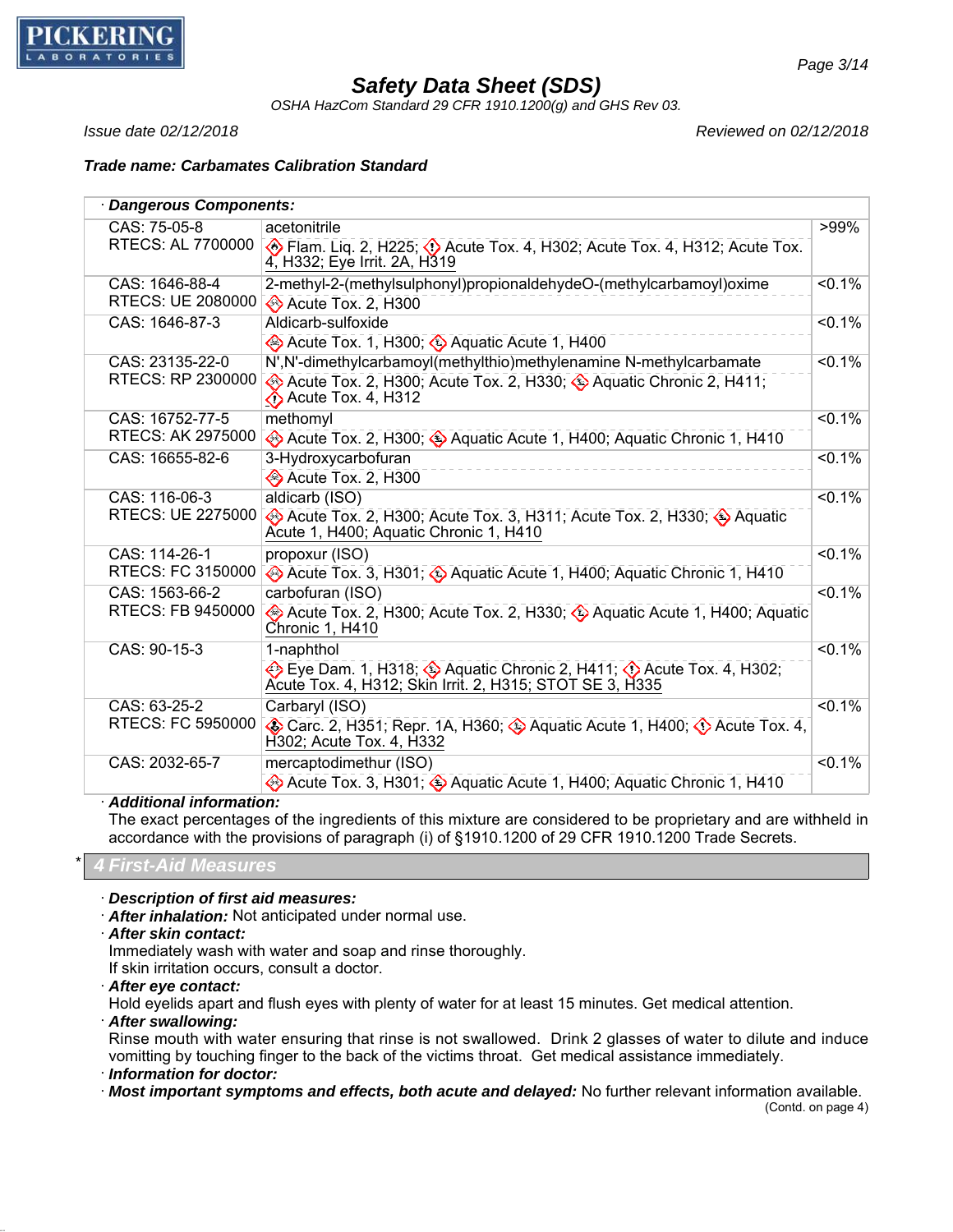

*OSHA HazCom Standard 29 CFR 1910.1200(g) and GHS Rev 03.*

*Issue date 02/12/2018 Reviewed on 02/12/2018*

#### *Trade name: Carbamates Calibration Standard*

· *Indication of any immediate medical attention and special treatment needed:*

No further relevant information available.

### \* *5 Fire-Fighting Measures*

- · *Extinguishing media:*
- · *Suitable extinguishing agents:*

CO<sub>2</sub>, extinguishing powder or water spray. Fight larger fires with water spray or alcohol resistant foam.

· *Special hazards arising from the substance or mixture:*

Combustible liquid. Vapors can travel to a source of ignition and flash back.

Explosive mixtures may occur at temperatures at or above flashpoint.

- · *Advice for firefighters:*
- · *Protective equipment:*

As in any fire, wear self-contained breathing apparatus pressure-demand (NIOSH approved or equivalent) and full protective gear to prevent contact with skin and eyes.

### \* *6 Accidental Release Measures*

· *Personal precautions, protective equipment and emergency procedures:*

Wear protective equipment. Keep unprotected persons away.

- · *Environmental precautions:*
- Dilute with plenty of water.

Do not allow to enter sewers/surface or ground water.

- · *Methods and material for containment and cleaning up:*
- Ensure adequate ventilation.
- Use neutralizing agent.

Absorb with liquid-binding material (i.e. sand, diatomite, acid binders, universal binders, sawdust). Dispose contaminated material as waste according to section 13.

· *Reference to other sections:*

See Section 7 for information on safe handling.

See Section 8 for information on personal protection equipment.

See Section 13 for disposal information.

#### · *Protective Action Criteria for Chemicals*

| $·$ PAC-1:            |                                                                                  |                           |
|-----------------------|----------------------------------------------------------------------------------|---------------------------|
|                       | 75-05-8 acetonitrile                                                             | 13 ppm                    |
|                       | 23135-22-0   N', N'-dimethylcarbamoyl(methylthio)methylenamine N-methylcarbamate | $0.15$ mg/m <sup>3</sup>  |
| 16752-77-5 methomyl   |                                                                                  | $0.91$ mg/m <sup>3</sup>  |
|                       | 116-06-3 aldicarb $(ISO)$                                                        | $0.027$ mg/m <sup>3</sup> |
|                       | 114-26-1   propoxur (ISO)                                                        | $1.5$ mg/m <sup>3</sup>   |
|                       | 1563-66-2 carbofuran (ISO)                                                       | $0.3$ mg/m <sup>3</sup>   |
|                       | 90-15-3 1-naphthol                                                               | $2.2 \text{ mg/m}^3$      |
|                       | 63-25-2 Carbaryl (ISO)                                                           | 1.5 mg/ $m3$              |
|                       | 2032-65-7 mercaptodimethur (ISO)                                                 | 1.4 mg/ $m3$              |
| $·$ PAC-2:            |                                                                                  |                           |
|                       | 75-05-8 acetonitrile                                                             | 50 ppm                    |
|                       | 23135-22-0 N', N'-dimethylcarbamoyl(methylthio)methylenamine N-methylcarbamate   | 1.7 mg/ $m3$              |
| 16752-77-5   methomyl |                                                                                  | 10 mg/m <sup>3</sup>      |
|                       | 116-06-3 aldicarb $(ISO)$                                                        | $0.3$ mg/m <sup>3</sup>   |
|                       | 114-26-1   propoxur (ISO)                                                        | $6.7$ mg/m <sup>3</sup>   |
|                       |                                                                                  | (Contd. on page 5)        |

*Page 4/14*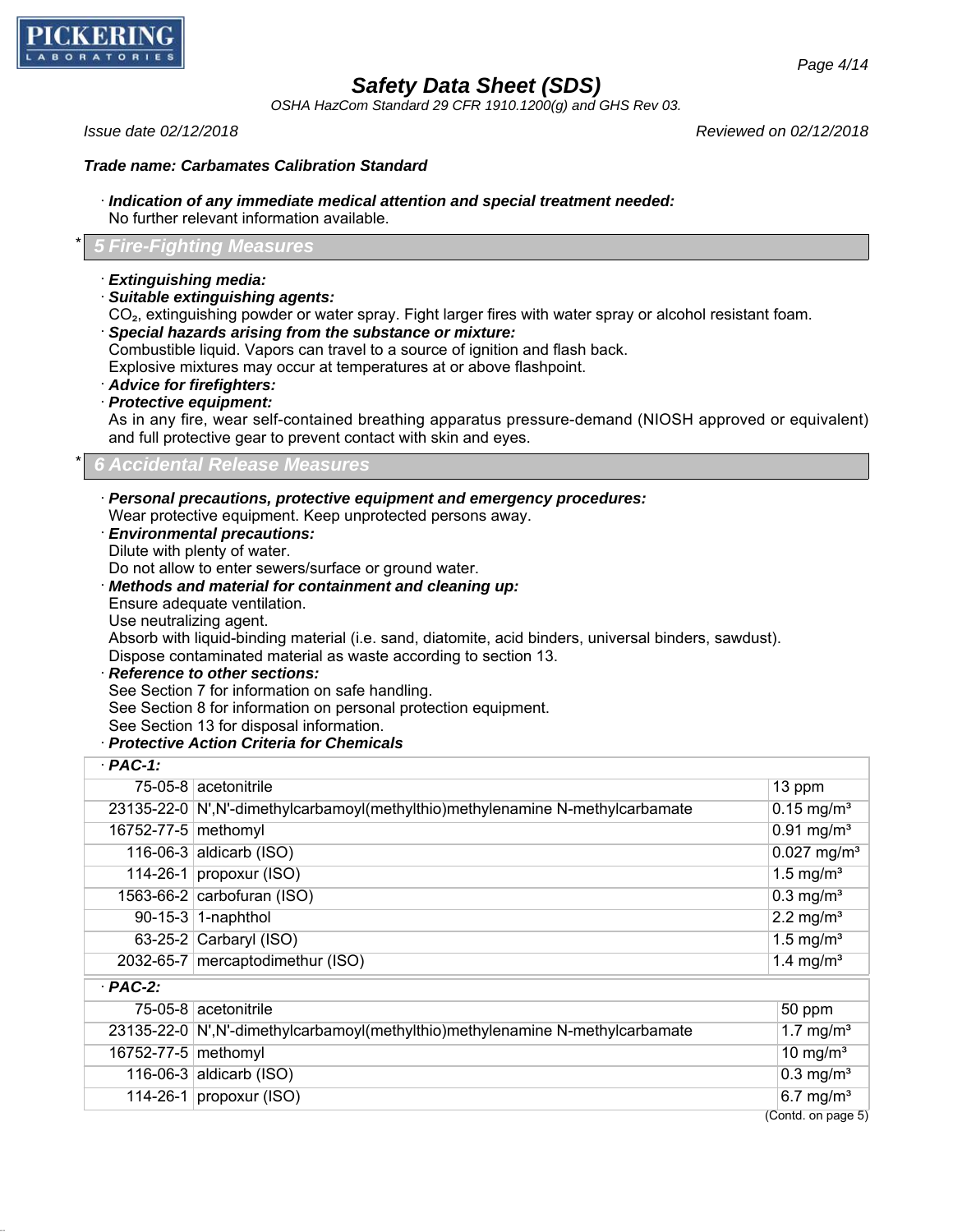

*OSHA HazCom Standard 29 CFR 1910.1200(g) and GHS Rev 03.*

*Issue date 02/12/2018 Reviewed on 02/12/2018*

#### *Trade name: Carbamates Calibration Standard*

|                     | 1563-66-2 carbofuran (ISO)                                                     | $0.43$ mg/m <sup>3</sup> |
|---------------------|--------------------------------------------------------------------------------|--------------------------|
|                     | $90-15-3$ 1-naphthol                                                           | $25 \text{ mg/m}^3$      |
|                     | 63-25-2 Carbaryl (ISO)                                                         | 100 mg/m <sup>3</sup>    |
|                     | 2032-65-7 mercaptodimethur (ISO)                                               | 15 mg/ $m3$              |
| $PAC-3$ :           |                                                                                |                          |
|                     | 75-05-8 $ $ acetonitrile                                                       | 150 ppm                  |
|                     | 23135-22-0 N', N'-dimethylcarbamoyl(methylthio)methylenamine N-methylcarbamate | 4.7 mg/ $m3$             |
| 16752-77-5 methomyl |                                                                                | 23 mg/ $m3$              |
|                     | 116-06-3 aldicarb $(ISO)$                                                      | 1.8 mg/ $m3$             |
|                     | 114-26-1   propoxur (ISO)                                                      | 40 mg/ $m3$              |
|                     | 1563-66-2 carbofuran $(ISO)$                                                   | $3.7$ mg/m <sup>3</sup>  |
|                     | $90-15-3$ 1-naphthol                                                           | 450 mg/ $m3$             |
|                     | 63-25-2 Carbaryl (ISO)                                                         | 600 mg/ $m3$             |
|                     | 2032-65-7 mercaptodimethur (ISO)                                               | 90 mg/ $m3$              |

### \* *7 Handling and Storage*

#### · *Handling*

- · *Precautions for safe handling:* Ensure good ventilation/exhaustion at the workplace.
- Avoid contact with skin, eyes and clothing Avoid breathing fumes. Use personal protection equipment as outlined in section 8. · *Information about protection against explosions and fires:*
- Keep ignition sources away Do not smoke. Protect from heat. Protect against electrostatic charges.
- · *Conditions for safe storage, including any incompatibilities:*
- · *Storage*
- · *Requirements to be met by storerooms and receptacles:* Keep away from any sources of heat or flame.
- Store in dry conditions at a temperature range of 8℃ 25℃.
- · *Information about storage in one common storage facility:* Not required.
- · *Further information about storage conditions:* Keep receptacle tightly sealed. Protect from heat and direct sunlight.
- · *Specific end use(s):* No further relevant information available.

#### \* *8 Exposure Controls/Personal Protection*

· *Additional information about design of technical systems:* No further data; see section 7.

#### · *Control parameters:*

### · *Components with occupational exposure limits:*

The following constituents are the only constituents of the product which have a PEL, TLV or other recommended exposure limit.

At this time, the other constituents have no known exposure limits.

### **75-05-8 acetonitrile**

PEL Long-term value: 70 mg/m<sup>3</sup>, 40 ppm

(Contd. on page 6)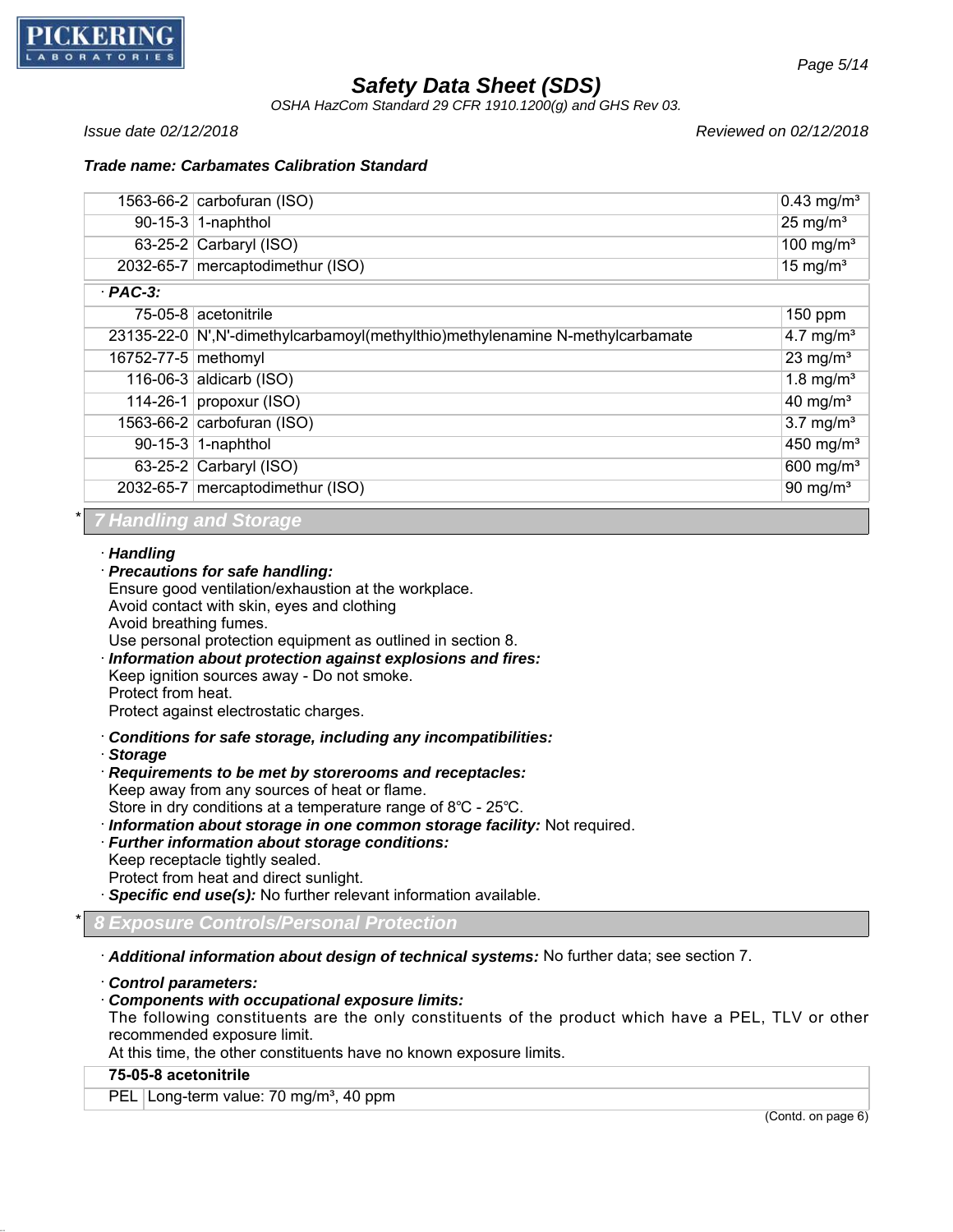

*OSHA HazCom Standard 29 CFR 1910.1200(g) and GHS Rev 03.*

*Issue date 02/12/2018 Reviewed on 02/12/2018*

#### *Trade name: Carbamates Calibration Standard*

| REL Long-term value: 34 mg/m <sup>3</sup> , 20 ppm |  |  |  |
|----------------------------------------------------|--|--|--|
|                                                    |  |  |  |

TLV Long-term value:  $34 \text{ mg/m}^3$ , 20 ppm **Skin** 

### **16752-77-5 methomyl**

- REL Long-term value: 2.5 mg/m<sup>3</sup>
- TLV Long-term value:  $0.2^*$  mg/m<sup>3</sup> Skin, BEI-A,\*inhalable fraction and vapor

### · *Ingredients with biological limit values:*

### **16752-77-5 methomyl**

BEI 70 % of baseline red blood cells discretionary Cholinesterase activity (nonspecific)

· *Additional information:* The lists that were valid during the creation of this SDS were used as basis.

- · *Exposure controls:*
- · *Personal protective equipment:*
- · *General protective and hygienic measures:*

Use adequate exhaust ventilation to prevent inhalation of product vapors.

Do not eat or drink while handling product.

Avoid contact with the eyes and skin.

Wash hands before breaks and at the end of work.

Immediately remove all soiled and contaminated clothing and wash before reuse.

· *Breathing equipment:*

Respiratory protection is not required unless handling of the material produces nuisance airborne concentrations.

· *Protection of hands:*

Not required.



Protective gloves

- · *Material of gloves:* Rubber, latex or vinyl.
- · *Penetration time of glove material:*

The exact break-through time has to be determined and observed by the manufacturer of the protective gloves.

· *Eye protection:*



Tightly sealed goggles

- · *Body protection:* Lab coat
- · *Limitation and supervision of exposure into the environment:* Keep away from drains, surface and ground waters. Avoid release into the environment.

(Contd. on page 7)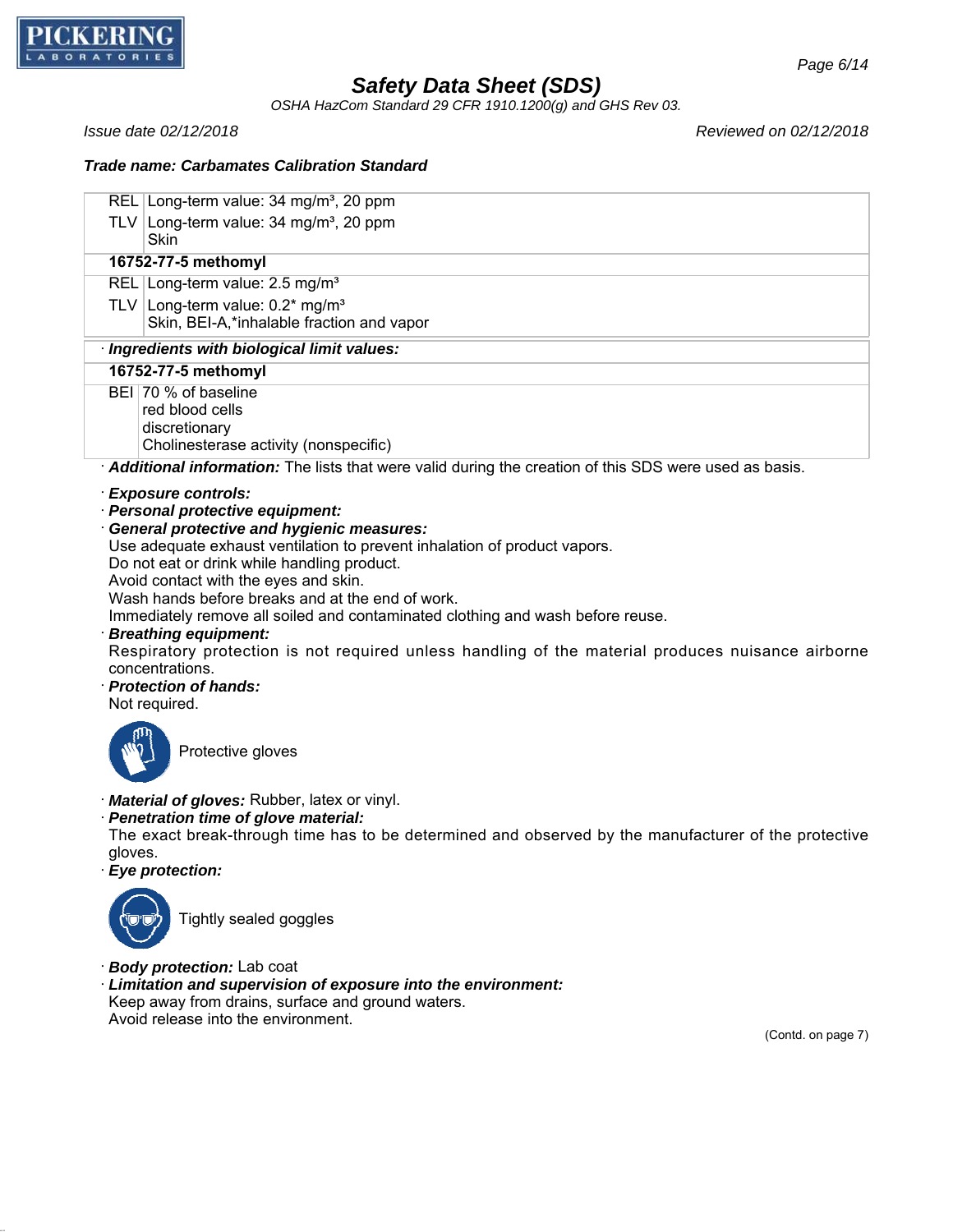

*OSHA HazCom Standard 29 CFR 1910.1200(g) and GHS Rev 03.*

*Issue date 02/12/2018 Reviewed on 02/12/2018*

#### *Trade name: Carbamates Calibration Standard*

\* *9 Physical and Chemical Properties* · *Information on basic physical and chemical properties* · *General Information* · *Appearance: Form:* Liquid *Color:* Colorless · *Odor:* Slight · **Odor threshold:** Not determined. *bH-value:* Not applicable. · *Change in condition Melting point/Melting range:* Not determined. *Boiling point/Boiling range:* ≥81 °C (≥177.8 °F) · *Flash point:* ≥5 °C (≥41 °F) · *Flammability (solid, gaseous):* Not applicable. · *Ignition temperature:* ≥525 °C (≥977 °F) · *Decomposition temperature:* Not determined. · **Auto igniting:** The **Product is not self-igniting.** · *Danger of explosion:* Product is not explosive. However, formation of explosive air/vapor mixtures are possible. · *Explosion limits:* **Lower: 24.4 Vol %**<br> **Upper:** 216 Vol % *Upper:* ≤16 Vol % · *Vapor pressure @ 20 °C (68 °F):* ≤97 hPa (≤72.8 mm Hg) · *Density: Relative density:* Not determined. **Vapor density:** Not determined. **Evaporation rate:** Not determined. · *Solubility in / Miscibility with:* **Water:** Not determined. · *Partition coefficient (n-octanol/water):* Not determined. · *Viscosity:* **Dynamic:** Not determined. **Kinematic:** Not determined. · *Solvent content: VOC content:* 0.00 % *Solids content:* 0.1 % **Other information:** No further relevant information available. *litv and Reactivi* 

· *Reactivity:* No further relevant information available.

· *Chemical stability:* Stable under normal conditions.

· *Thermal decomposition / conditions to be avoided:* Carbon oxides (COx), Nitrogen oxides (NOx)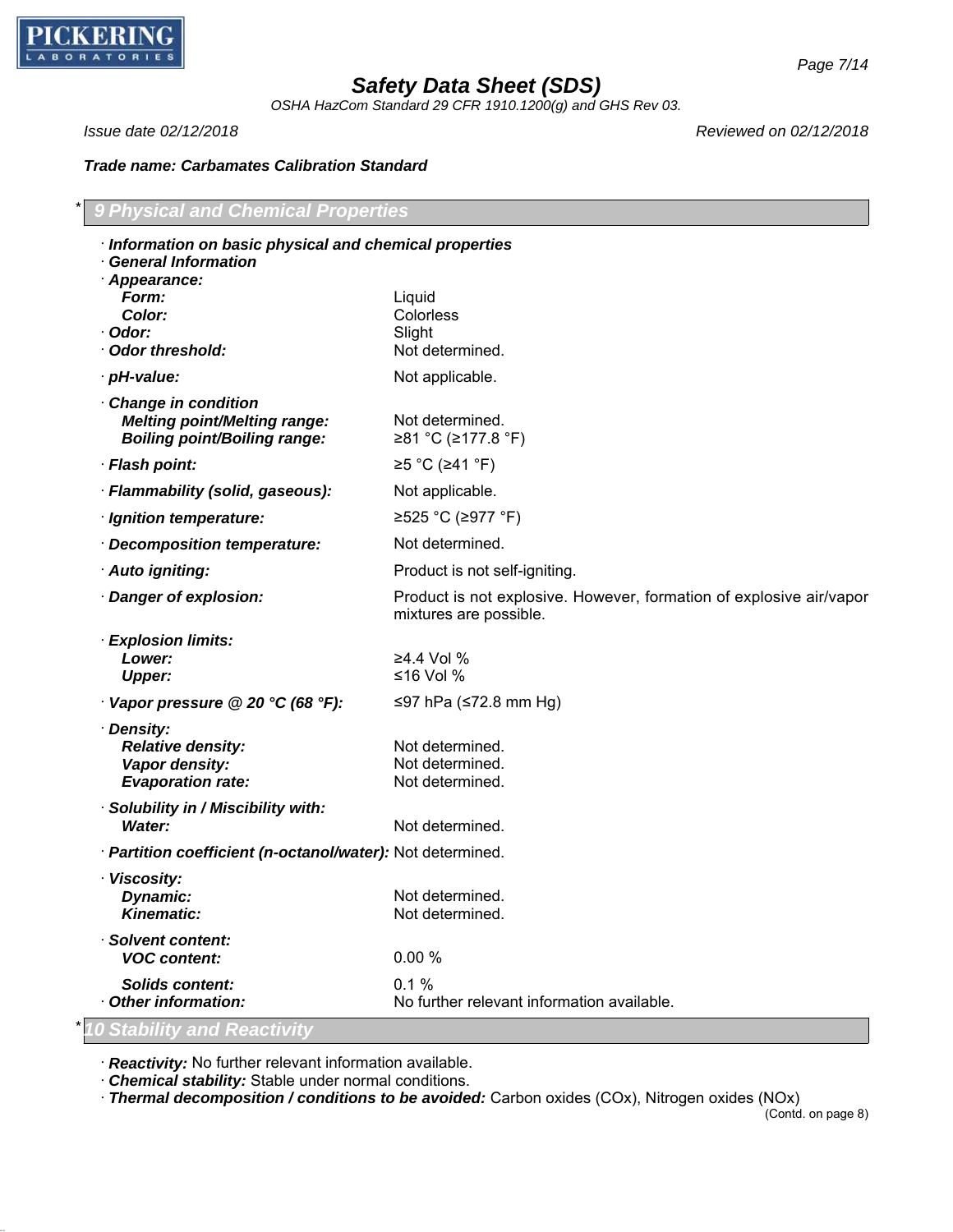

*OSHA HazCom Standard 29 CFR 1910.1200(g) and GHS Rev 03.*

*Issue date 02/12/2018 Reviewed on 02/12/2018*

#### *Trade name: Carbamates Calibration Standard*

- · *Possibility of hazardous reactions:* Vapours may form explosive mixture with air
- · *Conditions to avoid:* Heat, flame and ignition sources.
- · *Incompatible materials:* No further relevant information available.
- · *Hazardous decomposition products:*

Strong bases, Bases, Oxidizing agents, Alkali metals, Metals, Reducing agents, Alcohols, Acids, Exothermic in contact with water, Reacts violently with:, Aluminum, Epoxides

#### \* *11 Toxicological Information*

- · *Information on toxicological effects:*
- · *Acute toxicity:*

| LD/LC50 values that are relevant for classification: |
|------------------------------------------------------|
| 75-05-8 acetonitrile                                 |
| LD50 2,730 mg/kg (Rat)<br>Oral                       |
| Dermal   LD50   1,250 mg/kg (Rabbit)                 |
| 16752-77-5 methomyl                                  |
| LD50 17 mg/kg (Rat)<br>Oral                          |
| 63-25-2 Carbaryl (ISO)                               |
| LD50 300 mg/kg (Rat)<br>Oral                         |

- · *Primary irritant effect:*
- · *On the skin:* Mild irritant effect.
- · *On the eye:* Mild irritant effect.
- Irritating effect.
- · *Additional toxicological information:* Harmful

#### · *Carcinogenic categories:*

- · *IARC (International Agency for Research on Cancer):*
- Group 1 Carcinogenic to humans
- Group 2A Probably carcinogenic to humans
- Group 2B Possibly carcinogenic to humans
- Group 3 Not classifiable as to its carcinogenicity to humans
- Group 4 Probably not carcinogenic to humans

116-06-3 aldicarb (ISO) 3

63-25-2 Carbaryl (ISO) 3

#### · *NTP (National Toxicology Program):*

None of the ingredients are listed.

· *OSHA-Ca (Occupational Safety & Health Administration):*

None of the ingredients are listed.

#### *12 Ecological Information*

- · *Toxicity:*
- · *Aquatic toxicity:*
- Avoid release into the environment. Runoff from fire control or dilution water may cause pollution.
- · *Persistence and degradability:* No further relevant information available.
- · *Behavior in environmental systems:*
- · *Bioaccumulative potential:* No further relevant information available.
- · *Mobility in soil:* No further relevant information available.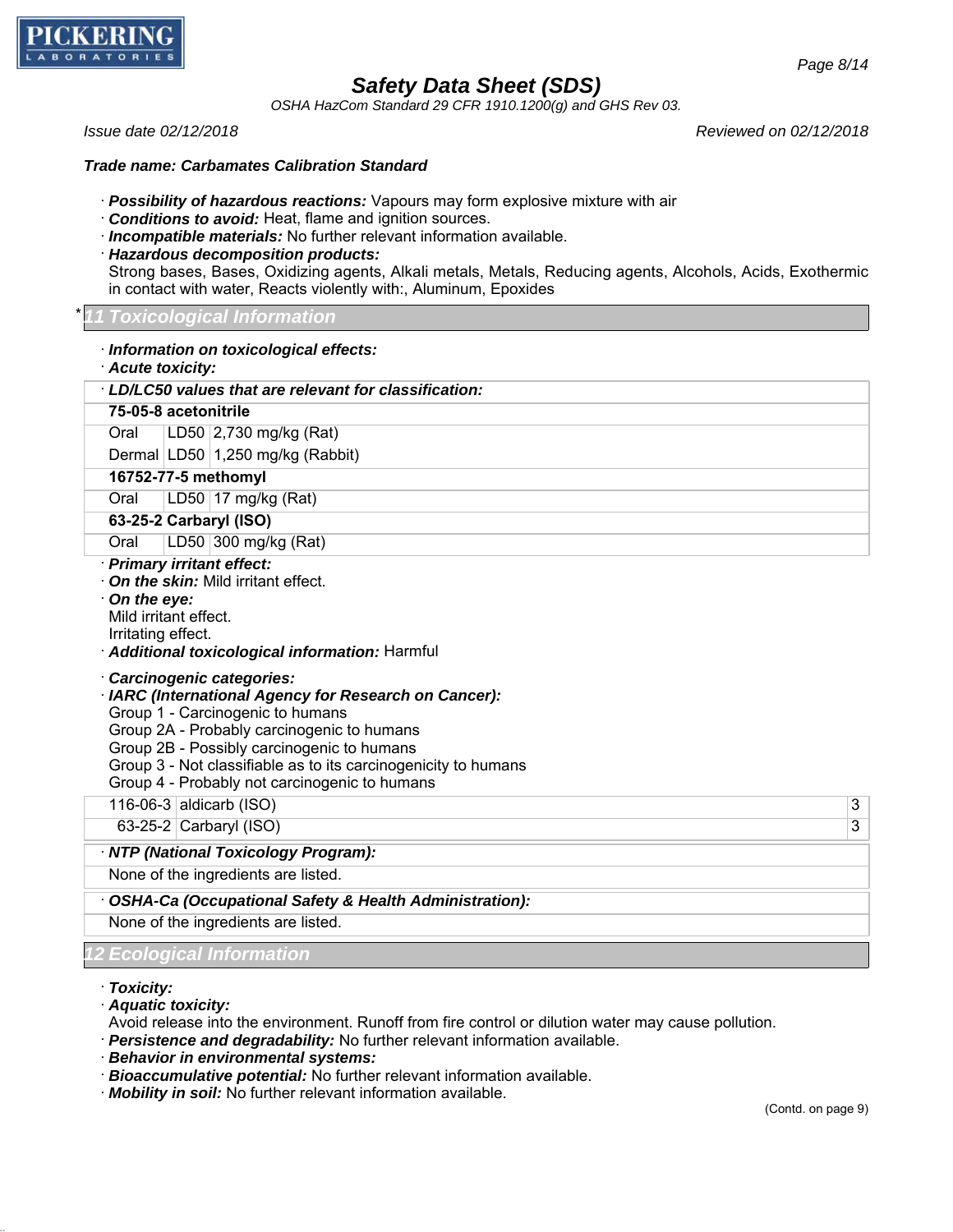

*OSHA HazCom Standard 29 CFR 1910.1200(g) and GHS Rev 03.*

*Issue date 02/12/2018 Reviewed on 02/12/2018*

### *Trade name: Carbamates Calibration Standard*

- · *Additional ecological information:*
- · *General notes:*

Water hazard class 1 (Self-assessment): slightly hazardous for water Do not allow product to reach ground water, water course or sewage system. Danger to drinking water if even small quantities leak into the ground.

- · *Results of PBT and vPvB assessment:*
- · *PBT:* Not applicable.
- · *vPvB:* Not applicable.
- · *Other adverse effects:* No further relevant information available.

### \* *13 Disposal Considerations*

- · *Waste treatment methods:*
- · *Recommendation:*

Do not allow product to reach sewage system.

This product may be mixed with a combustible solvent and burned in a chemical incinerator equipped with an after burner and scruber. This product can also be sent to an EPA approved waste disposal facility. Observe all federal, state and local environmental regulations when disposing of this material.

· *Uncleaned packagings*

- · *Recommendation:* Disposal must be made according to official regulations.
- · *Recommended cleansing agent:* Water, if necessary with cleansing agents.

#### *14 Transport Information*

· *UN-Number:* · *DOT, ADR/ADN, IMDG, IATA* UN1993 · *UN proper shipping name:* · *DOT* Flammable liquids, n.o.s. (Acetonitrile) · *ADR/ADN* UN1993 Flammable liquids, n.o.s. (Acetonitrile) · *IMDG, IATA* FLAMMABLE LIQUID, N.O.S. (ACETONITRILE) · *Transport hazard class(es):* · *DOT* · *Class:* 3 Flammable liquids · *Label:* 3 · *ADR/ADN* · *Class:* 3 (F1) Flammable liquids · *Label:* 3 (Contd. on page 10)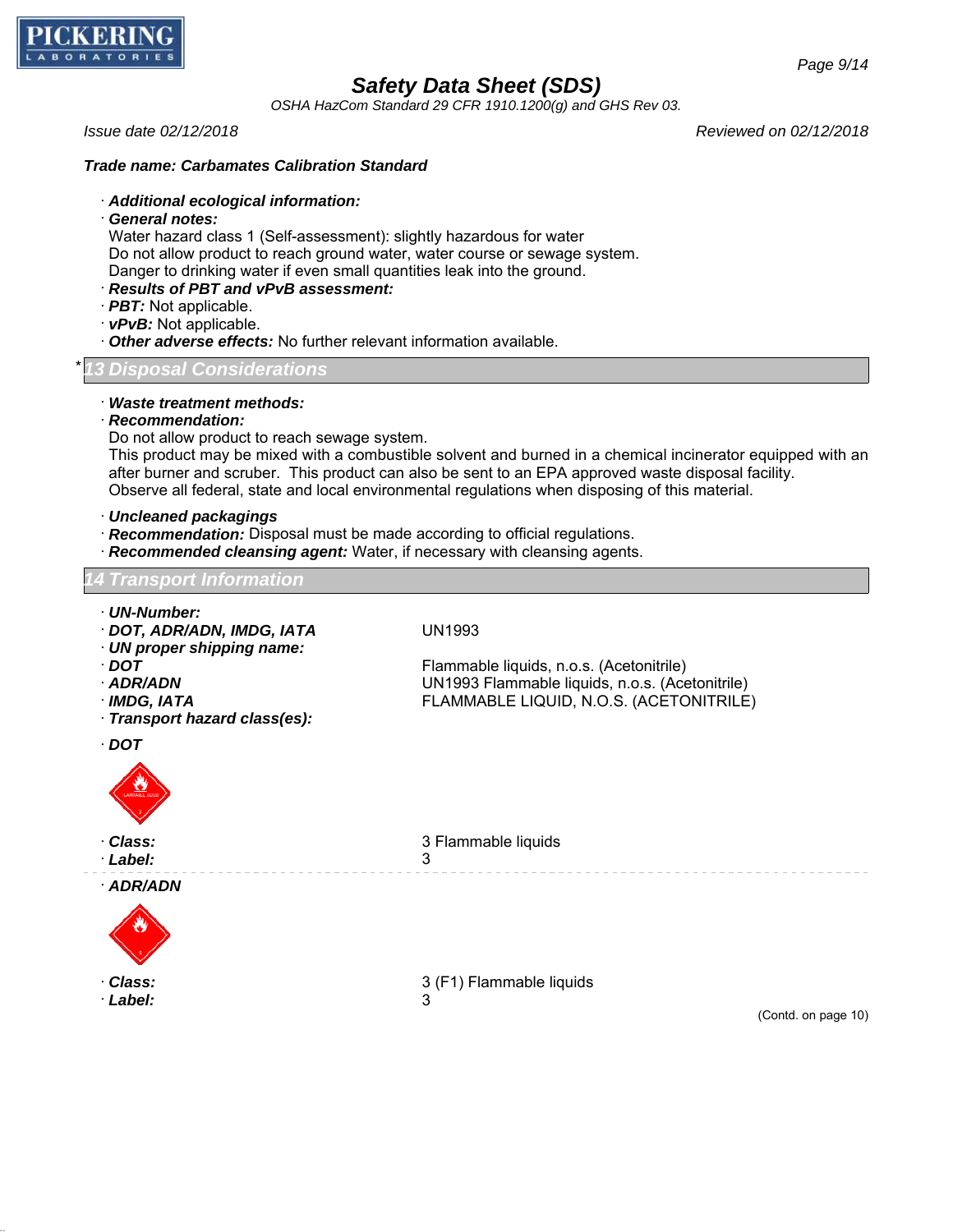

*OSHA HazCom Standard 29 CFR 1910.1200(g) and GHS Rev 03.*

*Issue date 02/12/2018 Reviewed on 02/12/2018*

#### *Trade name: Carbamates Calibration Standard*

### · *IMDG, IATA* · *Class:* 3 Flammable liquids · *Label:* 3 · *Packing group:* · *DOT, ADR/ADN, IMDG, IATA* II · *Environmental hazards:* Not applicable. · *Special precautions for user:* Warning: Flammable liquids · *Danger code (Kemler):* 33 · *EMS Number:* F-E,S-E **· Stowage Category** B · *Transport in bulk according to Annex II of* MARPOL73/78 and the IBC Code: Not applicable. · *Transport/Additional information:* · *DOT* · *Quantity limitations:* On passenger aircraft/rail: 5 L On cargo aircraft only: 60 L · *ADR/ADN* · *Excepted quantities (EQ):* Code: E2 Maximum net quantity per inner packaging: 30 ml Maximum net quantity per outer packaging: 500 ml · *IMDG* · *Limited quantities (LQ):* 1L · *Excepted quantities (EQ):* Maximum net quantity per inner packaging: 30 ml Maximum net quantity per outer packaging: 500 ml · *UN "Model Regulation":* UN 1993 FLAMMABLE LIQUIDS, N.O.S. (ACETONITRILE), 3, II *15 Regulatory Information* · *Safety, health and environmental regulations/legislation specific for the substance or mixture:* · *SARA (Superfund Amendments and Reauthorization):*

|                                                   | Section 355 (extremely hazardous substances):                                  |
|---------------------------------------------------|--------------------------------------------------------------------------------|
|                                                   | 23135-22-0 N', N'-dimethylcarbamoyl(methylthio)methylenamine N-methylcarbamate |
|                                                   | 16752-77-5 methomyl                                                            |
|                                                   | 116-06-3 aldicarb (ISO)                                                        |
|                                                   | 1563-66-2 $ $ carbofuran (ISO)                                                 |
|                                                   | 2032-65-7 mercaptodimethur (ISO)                                               |
| · Section 313 (Specific toxic chemical listings): |                                                                                |
|                                                   | 75-05-8 acetonitrile                                                           |
|                                                   | 116-06-3 aldicarb (ISO)                                                        |
|                                                   | 114-26-1   propoxur (ISO)                                                      |
|                                                   | 1563-66-2 carbofuran $(ISO)$                                                   |
|                                                   |                                                                                |

(Contd. on page 11)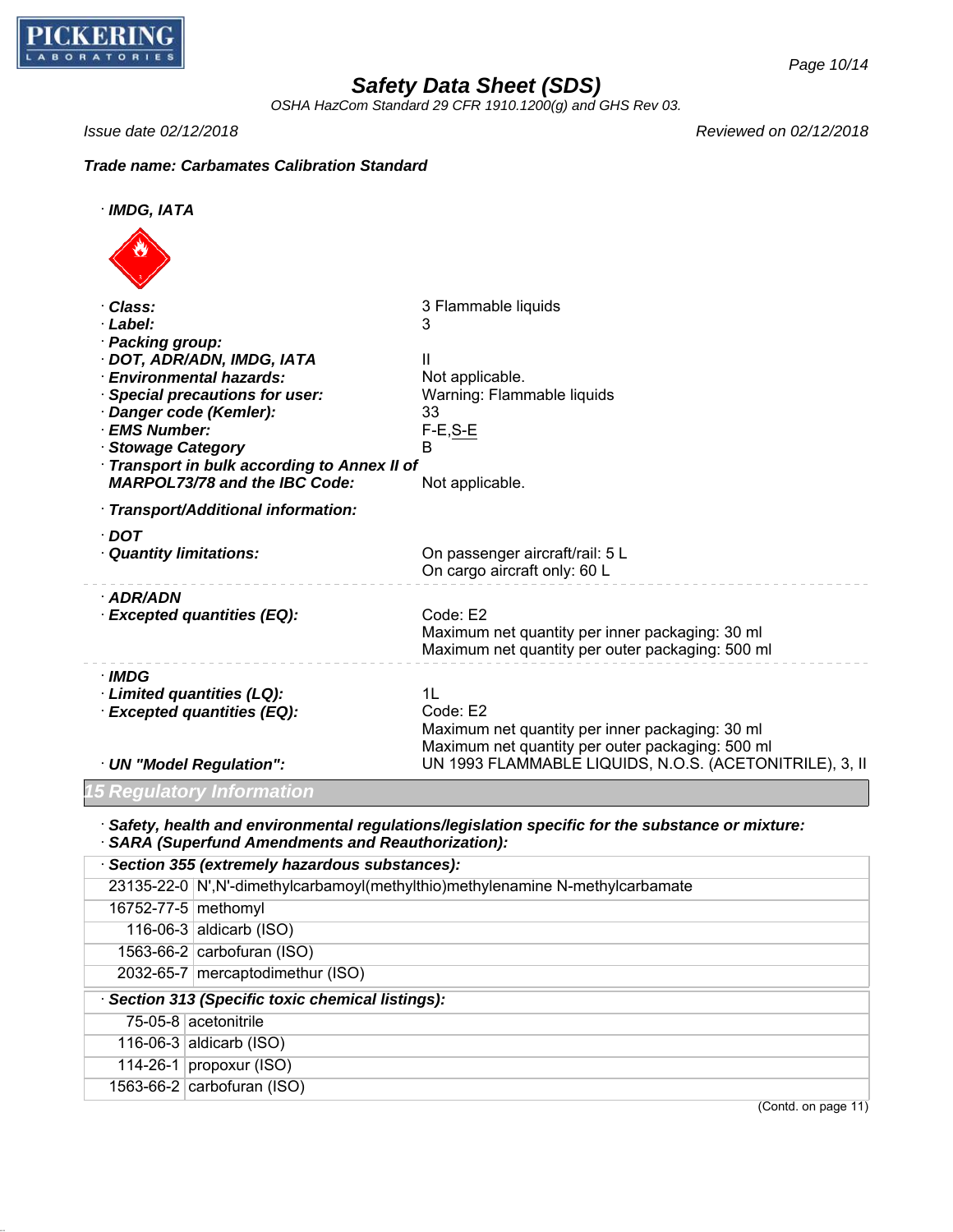

*OSHA HazCom Standard 29 CFR 1910.1200(g) and GHS Rev 03.*

*Trade name: Carbamates Calibration Standard*

*Issue date 02/12/2018 Reviewed on 02/12/2018*

|                      | 63-25-2 Carbaryl (ISO)                                                          |                |
|----------------------|---------------------------------------------------------------------------------|----------------|
|                      | 2032-65-7 mercaptodimethur (ISO)                                                |                |
|                      | · TSCA (Toxic Substances Control Act):                                          |                |
|                      | 75-05-8 acetonitrile                                                            |                |
|                      | 116-06-3 aldicarb (ISO)                                                         |                |
|                      | 1563-66-2 carbofuran (ISO)                                                      |                |
|                      | 90-15-3 1-naphthol                                                              |                |
|                      | 63-25-2 Carbaryl (ISO)                                                          |                |
|                      | TSCA new (21st Century Act) (Substances not listed)                             |                |
|                      | 1646-88-4 2-methyl-2-(methylsulphonyl)propionaldehydeO-(methylcarbamoyl)oxime   |                |
|                      | 1646-87-3 Aldicarb-sulfoxide                                                    |                |
|                      | 23135-22-0 N', N'-dimethylcarbamoyl(methylthio) methylenamine N-methylcarbamate |                |
|                      | 16752-77-5 methomyl                                                             |                |
|                      | 16655-82-6 3-Hydroxycarbofuran                                                  |                |
|                      | 116-06-3 aldicarb (ISO)                                                         |                |
|                      | 114-26-1 propoxur (ISO)                                                         |                |
|                      | 63-25-2 Carbaryl (ISO)                                                          |                |
|                      | 2032-65-7 mercaptodimethur (ISO)                                                |                |
|                      | <b>California Proposition 65:</b>                                               |                |
|                      | <b>Chemicals known to cause cancer:</b>                                         |                |
|                      | 114-26-1 propoxur (ISO)                                                         |                |
|                      | 63-25-2 Carbaryl (ISO)                                                          |                |
|                      | Chemicals known to cause reproductive toxicity for females:                     |                |
|                      | 63-25-2 Carbaryl (ISO)                                                          |                |
|                      | Chemicals known to cause reproductive toxicity for males:                       |                |
|                      | 63-25-2 Carbaryl (ISO)                                                          |                |
|                      | Chemicals known to cause developmental toxicity:                                |                |
|                      | None of the ingredients are listed.                                             |                |
|                      | · New Jersey Right-to-Know List:                                                |                |
|                      | 75-05-8 acetonitrile                                                            |                |
|                      | 1646-88-4 2-methyl-2-(methylsulphonyl)propionaldehydeO-(methylcarbamoyl)oxime   |                |
|                      | 23135-22-0 N', N'-dimethylcarbamoyl(methylthio) methylenamine N-methylcarbamate |                |
|                      | 16752-77-5 methomyl                                                             |                |
|                      | 116-06-3 aldicarb (ISO)                                                         |                |
|                      | 114-26-1 propoxur (ISO)                                                         |                |
|                      | 1563-66-2 carbofuran (ISO)                                                      |                |
|                      | 63-25-2 Carbaryl (ISO)                                                          |                |
|                      | 2032-65-7 mercaptodimethur (ISO)                                                |                |
|                      | · New Jersey Special Hazardous Substance List:                                  |                |
| 75-05-8 acetonitrile |                                                                                 | F <sub>3</sub> |
|                      | · Pennsylvania Right-to-Know List:                                              |                |
|                      | 75-05-8 acetonitrile                                                            |                |
|                      |                                                                                 |                |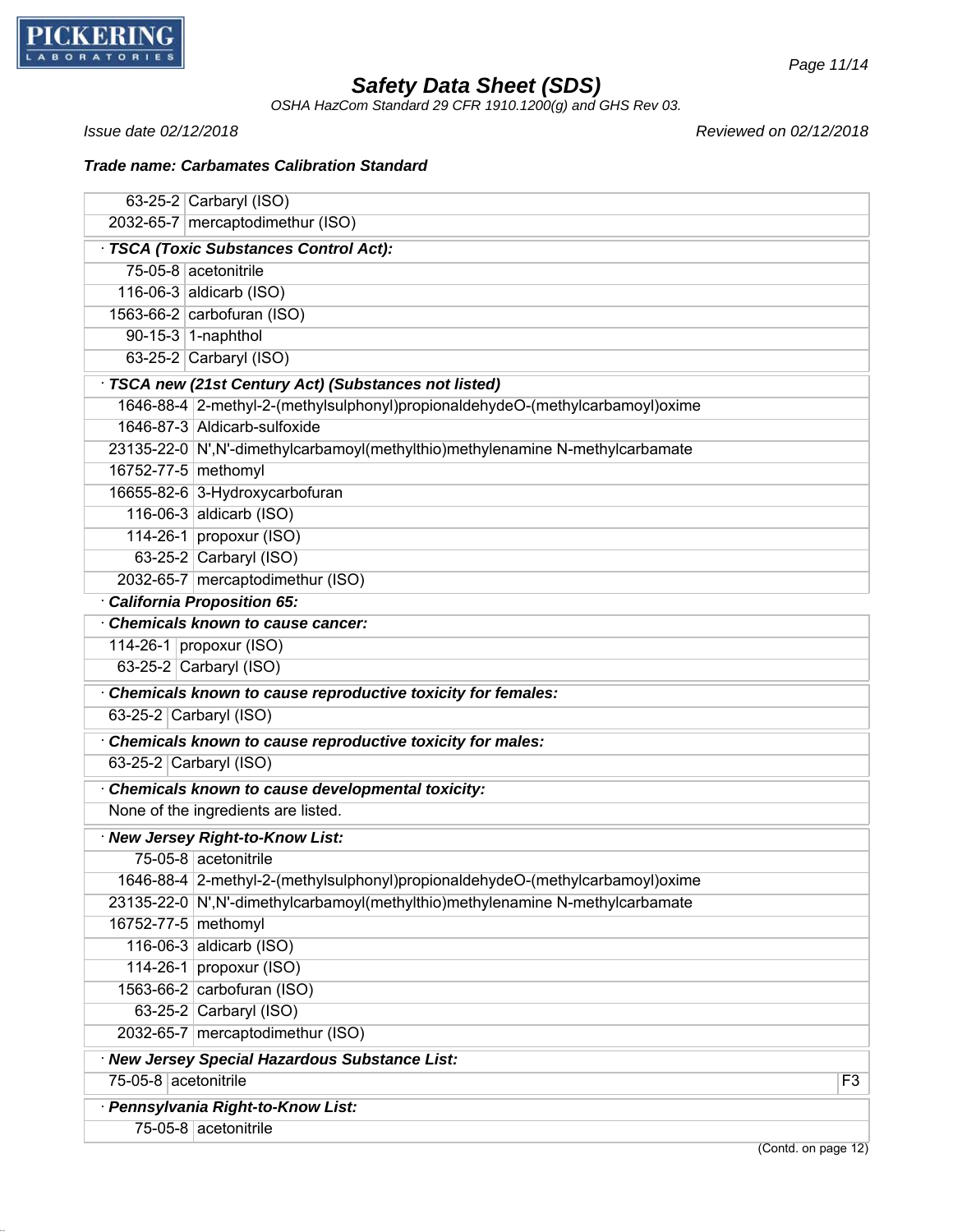

*OSHA HazCom Standard 29 CFR 1910.1200(g) and GHS Rev 03.*

*Page 12/14*

*Issue date 02/12/2018 Reviewed on 02/12/2018*

### *Trade name: Carbamates Calibration Standard*

|                                               | 23135-22-0 N', N'-dimethylcarbamoyl(methylthio) methylenamine N-methylcarbamate |    |  |
|-----------------------------------------------|---------------------------------------------------------------------------------|----|--|
| 16752-77-5 methomyl                           |                                                                                 |    |  |
|                                               | 116-06-3 aldicarb (ISO)                                                         |    |  |
|                                               | 114-26-1 propoxur (ISO)                                                         |    |  |
|                                               | 1563-66-2 carbofuran (ISO)                                                      |    |  |
|                                               | 63-25-2 Carbaryl (ISO)                                                          |    |  |
|                                               | 2032-65-7 mercaptodimethur (ISO)                                                |    |  |
|                                               | · Pennsylvania Special Hazardous Substance List:                                |    |  |
|                                               | 75-05-8 acetonitrile                                                            | E. |  |
|                                               | 23135-22-0 N', N'-dimethylcarbamoyl(methylthio) methylenamine N-methylcarbamate | Е  |  |
| 16752-77-5 methomyl                           |                                                                                 | E  |  |
|                                               | 116-06-3 aldicarb (ISO)                                                         | E  |  |
|                                               | 114-26-1   propoxur (ISO)                                                       | E  |  |
|                                               | 1563-66-2 carbofuran (ISO)                                                      | E  |  |
|                                               | 63-25-2 Carbaryl (ISO)                                                          | E  |  |
|                                               | 2032-65-7 mercaptodimethur (ISO)                                                | E  |  |
| Carcinogenic categories:                      |                                                                                 |    |  |
| <b>EPA (Environmental Protection Agency):</b> |                                                                                 |    |  |
|                                               |                                                                                 |    |  |

|                                                                     | 75-05-8 acetonitrile                              | CBD, D |    |
|---------------------------------------------------------------------|---------------------------------------------------|--------|----|
|                                                                     | 116-06-3 aldicarb $(ISO)$                         | D      |    |
|                                                                     | TLV (Threshold Limit Value established by ACGIH): |        |    |
|                                                                     | 75-05-8 acetonitrile                              |        | A4 |
|                                                                     | 16752-77-5 methomyl                               |        | A4 |
|                                                                     | 114-26-1   propoxur (ISO)                         |        | A3 |
|                                                                     | 1563-66-2 carbofuran (ISO)                        |        | A4 |
|                                                                     | 63-25-2 $\vert$ Carbaryl (ISO)                    |        | A4 |
| · NIOSH-Ca (National Institute for Occupational Safety and Health): |                                                   |        |    |
|                                                                     | None of the ingredients are listed.               |        |    |

· *GHS label elements*

The substance is classified and labeled according to the Globally Harmonized System (GHS). · *Hazard pictograms:*



· *Signal word:* Danger

· *Hazard-determining components of labeling:* acetonitrile

# · *Hazard statements:*

Highly flammable liquid and vapor.

H312+H332 Harmful in contact with skin or if inhaled.

H319 Causes serious eye irritation.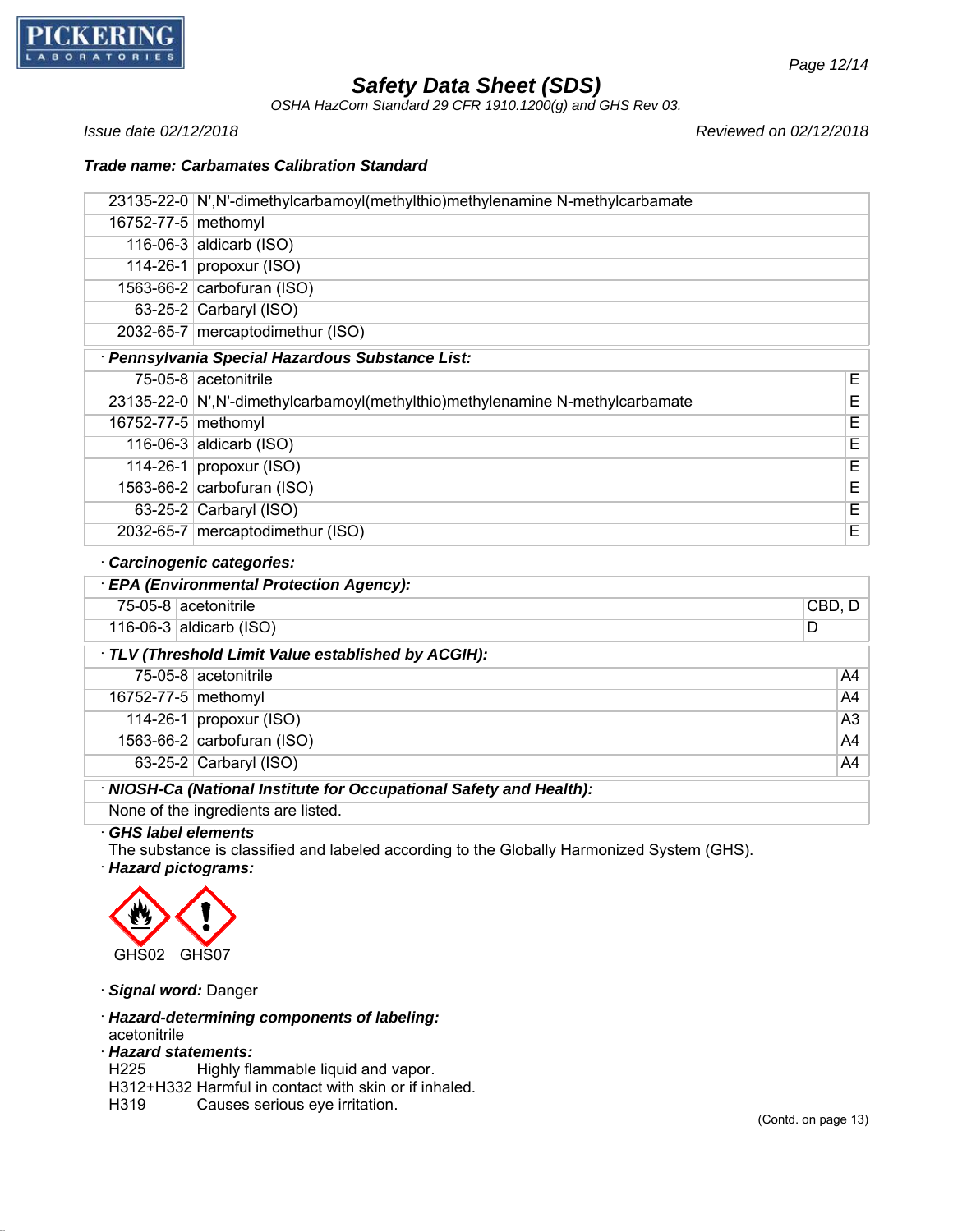

*OSHA HazCom Standard 29 CFR 1910.1200(g) and GHS Rev 03.*

*Issue date 02/12/2018 Reviewed on 02/12/2018*

#### *Trade name: Carbamates Calibration Standard*

| H402                                                                          | Harmful to aquatic life.                                                                                    |
|-------------------------------------------------------------------------------|-------------------------------------------------------------------------------------------------------------|
| H412                                                                          | Harmful to aquatic life with long lasting effects.                                                          |
| <b>Precautionary statements:</b>                                              |                                                                                                             |
| P210                                                                          | Keep away from heat/sparks/open flames/hot surfaces. - No smoking.                                          |
| P233                                                                          | Keep container tightly closed.                                                                              |
| P240                                                                          | Ground/bond container and receiving equipment.                                                              |
| P241                                                                          | Use explosion-proof electrical/ventilating/lighting/equipment.                                              |
| P242                                                                          | Use only non-sparking tools.                                                                                |
| P243                                                                          | Take precautionary measures against static discharge.                                                       |
| P261                                                                          | Avoid breathing dust/fume/gas/mist/vapors/spray.                                                            |
| P264                                                                          | Wash thoroughly after handling.                                                                             |
| P271                                                                          | Use only outdoors or in a well-ventilated area.                                                             |
| P273                                                                          | Avoid release to the environment.                                                                           |
| P <sub>280</sub>                                                              | Wear protective gloves/protective clothing/eye protection/face protection.                                  |
| P302+P352                                                                     | If on skin: Wash with plenty of water.                                                                      |
|                                                                               | P303+P361+P353 If on skin (or hair): Take off immediately all contaminated clothing. Rinse skin with water/ |
|                                                                               | shower.                                                                                                     |
| P304+P340                                                                     | IF INHALED: Remove person to fresh air and keep comfortable for breathing.                                  |
|                                                                               | P305+P351+P338 If in eyes: Rinse cautiously with water for several minutes. Remove contact lenses, if       |
|                                                                               | present and easy to do. Continue rinsing.                                                                   |
| P312                                                                          | Call a poison center/doctor if you feel unwell.                                                             |
| P321                                                                          | Specific treatment (see supplementary first aid instructions on this Safety Data Sheet).                    |
| P362+P364                                                                     | Take off contaminated clothing and wash it before reuse.                                                    |
| P337+P313                                                                     | If eye irritation persists: Get medical advice/attention.                                                   |
| P370+P378                                                                     | In case of fire: Use for extinction: CO2, powder or water spray.                                            |
| P403+P235                                                                     | Store in a well-ventilated place. Keep cool.                                                                |
| P <sub>501</sub>                                                              | Dispose of contents/container in accordance with local/regional/national/international                      |
|                                                                               | regulations.                                                                                                |
| $\mathbf{M} = \mathbf{M} - \mathbf{M} - \mathbf{M} - \mathbf{M} - \mathbf{M}$ |                                                                                                             |

#### · *National regulations:*

#### None of the ingredients are listed.

· *Chemical safety assessment:* A Chemical Safety Assessment has not been carried out.

#### *16 Other Information*

The information and recommendations in this safety data sheet are, to the best of our knowledge, accurate as of the date of issue. Nothing herein shall be deemed to create warranty, expressed or implied, and shall not establish a legally valid contractual relationship. It is the responsibility of the user to determine applicability of this information and the suitability of the material or product for any particular purpose.

· *Date of preparation / last revision:* 02/12/2018 / 1

#### · *Abbreviations and acronyms:*

ADR: The European Agreement concerning the International Carriage of Dangerous Goods by Road

ADN: The European Agreement concerning the International Carriage of Dangerous Goods by Inland Waterways

IMDG: International Maritime Code for Dangerous Goods

DOT: US Department of Transportation

IATA: International Air Transport Association

ACGIH: American Conference of Governmental Industrial Hygienists

EINECS: European Inventory of Existing Commercial Chemical Substances

ELINCS: European List of Notified Chemical Substances

CAS: Chemical Abstracts Service (division of the American Chemical Society)

NFPA: National Fire Protection Association (USA)

HMIS: Hazardous Materials Identification System (USA)

VOC: Volatile Organic Compounds (USA, EU)

LC50: Lethal concentration, 50 percent

PBT: Persistent, Bioaccumulative and Toxic

vPvB: very Persistent and very Bioaccumulative

LD50: Lethal dose, 50 percent